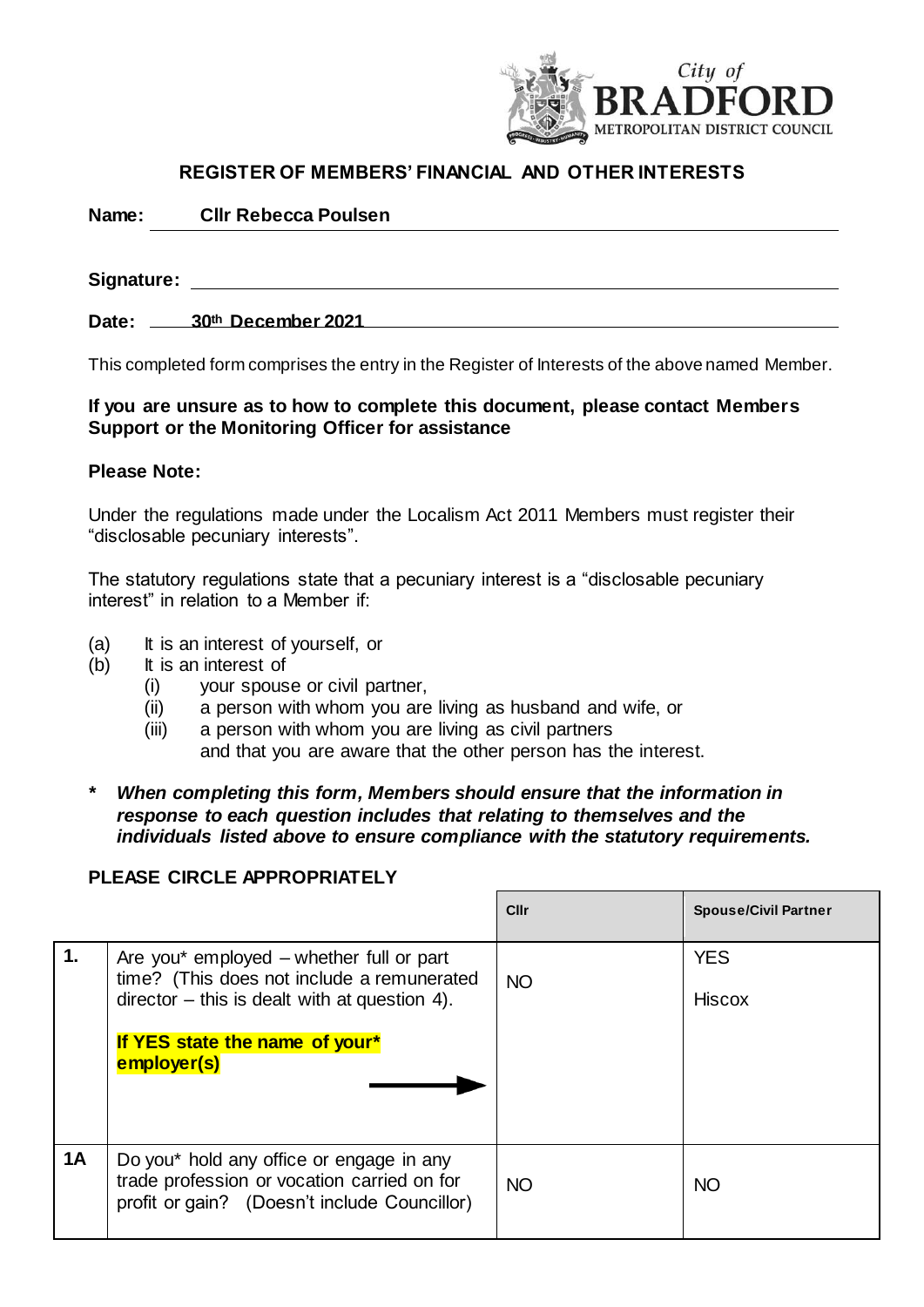|    |                                                                                                                                            | Cllr                              | <b>Spouse/Civil Partner</b>                       |
|----|--------------------------------------------------------------------------------------------------------------------------------------------|-----------------------------------|---------------------------------------------------|
| 2. | Are you* self employed or do you* run a<br>business?<br>If YES state the name of the business(es)                                          | <b>YES</b><br>Dolphin Keswick Ltd | <b>YES</b><br>Dolphin Keswick Ltd<br>Kronborg Ltd |
| 3. | Are you* a partner in any business?                                                                                                        | <b>YES</b>                        | <b>YES</b>                                        |
|    | If YES state the name of the business(es)                                                                                                  | Dolphin Keswick Ltd               | Dolphin Keswick Ltd<br>Kronborg Ltd               |
| 4. | Are you* a remunerated** director of a<br>company?                                                                                         | <b>YES</b>                        | <b>YES</b>                                        |
|    | If YES state the name of your*<br>company/companies.                                                                                       | Dolphin Keswick Ltd               | Dolphin Keswick Ltd<br>Kronborg Ltd               |
|    | "remunerated" means that you* receive<br>payment, services, goods or other<br>benefits from the company other than<br>authorised expenses. |                                   |                                                   |
| 5. | Has any person or body made a payment or<br>provided any other financial benefit to you*                                                   | <b>YES</b>                        | N/A                                               |
|    | in respect of your* election expenses?                                                                                                     | <b>Conservative Party</b>         |                                                   |
|    | If YES please provide details.                                                                                                             |                                   |                                                   |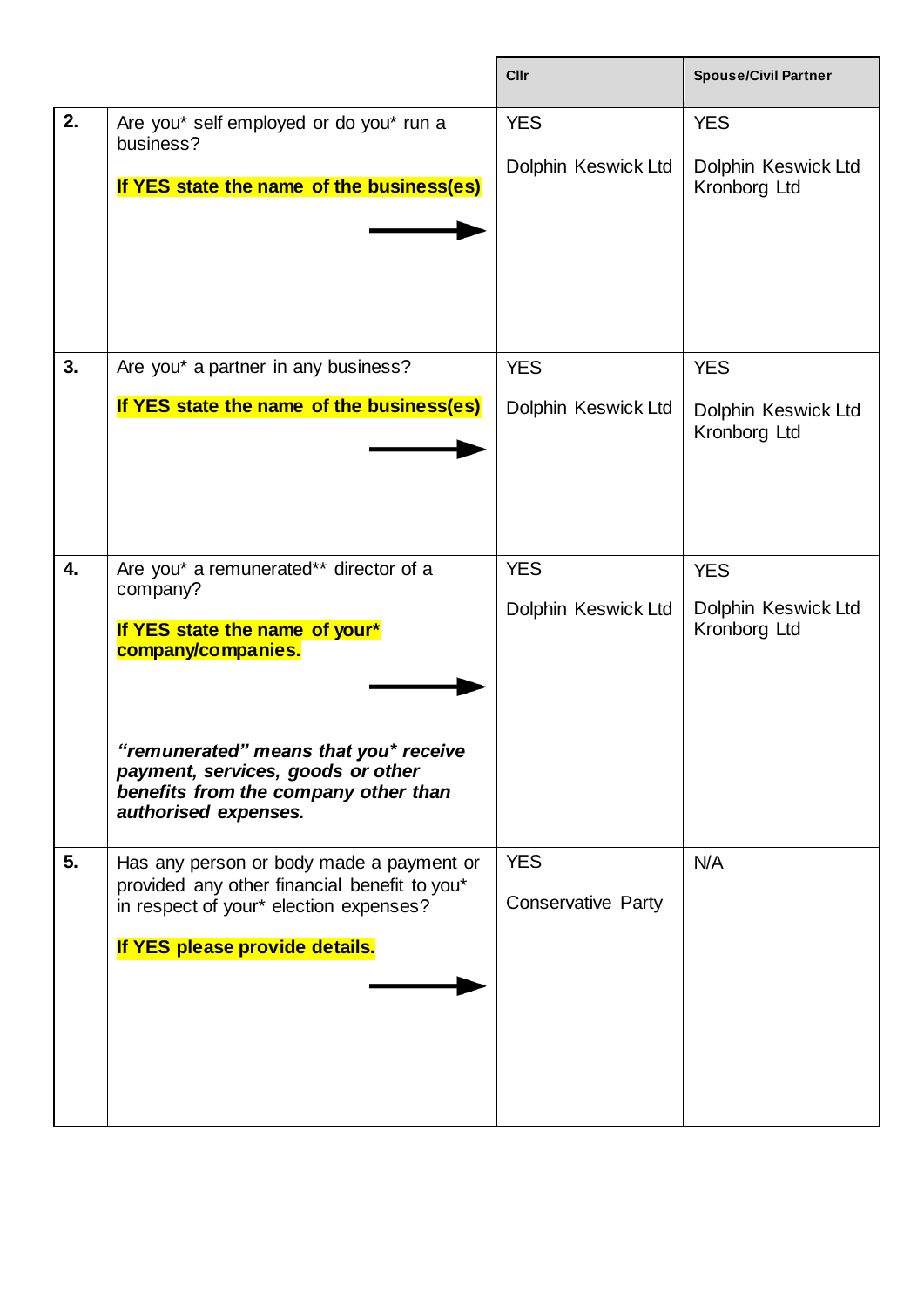|                  |                                                                                                                                                                                                                                                                                                                                                                                                                                                                                                                                                                                                                                                                                                                                                                                                                                                                                                                                                              | Cllr                                                                                                                                                                                                                                                    | <b>Spouse/Civil Partner</b> |
|------------------|--------------------------------------------------------------------------------------------------------------------------------------------------------------------------------------------------------------------------------------------------------------------------------------------------------------------------------------------------------------------------------------------------------------------------------------------------------------------------------------------------------------------------------------------------------------------------------------------------------------------------------------------------------------------------------------------------------------------------------------------------------------------------------------------------------------------------------------------------------------------------------------------------------------------------------------------------------------|---------------------------------------------------------------------------------------------------------------------------------------------------------------------------------------------------------------------------------------------------------|-----------------------------|
| 6.               | Do you* have a beneficial interest in a class<br>of securities of a corporate body that has a<br>place of business in the Council's area that<br>exceeds the nominal value of £25,000 or<br>1/100 of the total issued shared capital of<br>that body? (or 1/100 of the total share<br>capital of a class of shares in that body?)<br>(If you* own shares or other form of equity in a<br>company or other body which has a place of business<br>within the authority's area, you* will need to consider<br>whether the interest is to be included. Identify the<br>nominal value; this is the amount of shares indicated<br>on the certificate, not the market value. If this exceeds<br>£25,000, you* need to register the name of the company<br>or body. If this is less than £25,000 but your*holding is<br>more than 1% of the total issued share capital, you*<br>need to register the name of the company or body)?<br>If YES please provide details. | <b>NO</b>                                                                                                                                                                                                                                               | <b>NO</b>                   |
| $\overline{7}$ . | Do you* have a beneficial interest in any<br>land in the Council's area?<br>(Please provide details of any land in the Bradford<br>District in which you* have a beneficial interest<br>that is, in which you* have some proprietary<br>interest for your* own benefit). You* should give<br>the address or a brief description to identify it.<br>You* should include your* HOME ADDRESS<br>under this heading as owner, lessee or tenant.<br>This includes joint owners, lessees or tenants.<br>This would also include Council tenancies).<br>You* should also include any property from which<br>you* receive rent, or of which you* are a<br>mortgagee.<br>"Land" includes any buildings or parts of<br>buildings.<br>If YES please provide the address(es) or<br>other description(s) of any land interest.                                                                                                                                            | <b>YES</b><br>(Include home address<br>in this section)<br>All addresses and<br>property details have<br>been omitted from this<br>version but are available<br>on the original Register<br>of Interests held by<br>Members Support Unit,<br>City Hall. | <b>YES</b>                  |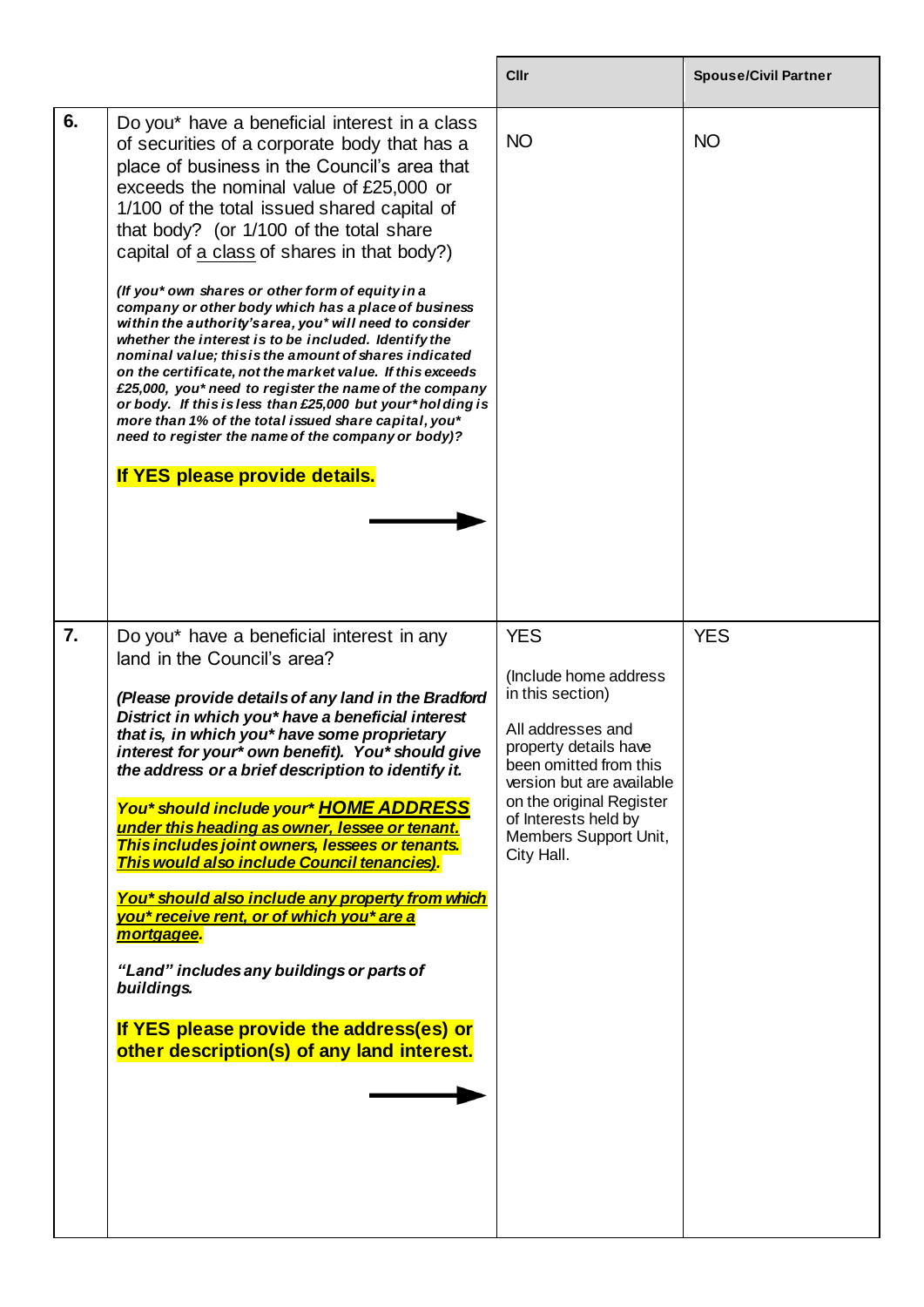|     |                                                                                                                                                                                                                                                                                                                                                                                                  | Cllr                                                                                                                                                            | <b>Spouse/Civil Partner</b> |
|-----|--------------------------------------------------------------------------------------------------------------------------------------------------------------------------------------------------------------------------------------------------------------------------------------------------------------------------------------------------------------------------------------------------|-----------------------------------------------------------------------------------------------------------------------------------------------------------------|-----------------------------|
| 8.  | Do you* have a licence (alone or with<br>others) to occupy any land in the Council's<br>area for 28 days or longer?<br>(This includes grazing agreements, allotments,<br>garage licences and other short term<br>arrangements to use your* authority's land or<br>property).<br>If YES please provide the address(es) or<br>other description(s) of the land.                                    | <b>NO</b>                                                                                                                                                       | <b>NO</b>                   |
| 9.  | Are you* a member of or part of any body to<br>which you* have been appointed by the<br>Council as its representative?<br>(See list provided by Member Support)<br>(Include statutory boards (e.g. Police, Fire and<br>Transport), housing trusts, local organisations,<br>charities, local authority associations etc).<br>If YES please provide details of these<br>bodies.                    | <b>YES</b><br><b>WYCA</b><br><b>Haworth Exhibition</b><br><b>Trust</b><br><b>Nell Bank Outdoor</b><br>Centre                                                    | <b>NO</b>                   |
| 9.1 | Are you* in a position of control or<br>management in any of the bodies listed<br>above?<br>If YES please provide details.                                                                                                                                                                                                                                                                       | <b>YES</b><br><b>Trustee-Haworth</b><br><b>Exhibition Trust</b><br><b>Board Member-</b><br><b>WYCA</b><br>Member Trustee-<br><b>Nell Bank Outdoor</b><br>Centre | <b>NO</b>                   |
| 9.2 | Do any of the bodies listed in question 9.1<br>above have any contracts with the Council<br>for goods, services or works?<br>(A contract is normally written and includes any<br>agreement or arrangement for the supply of<br>goods or services or for undertaking any work for<br>your* Council)<br>If YES please provide details of the body<br>and the goods, services or works<br>provided. | <b>YES</b><br>Various WYCA<br><b>Nell Bank Outdoor</b><br>Centre run by<br>Council                                                                              | <b>NO</b>                   |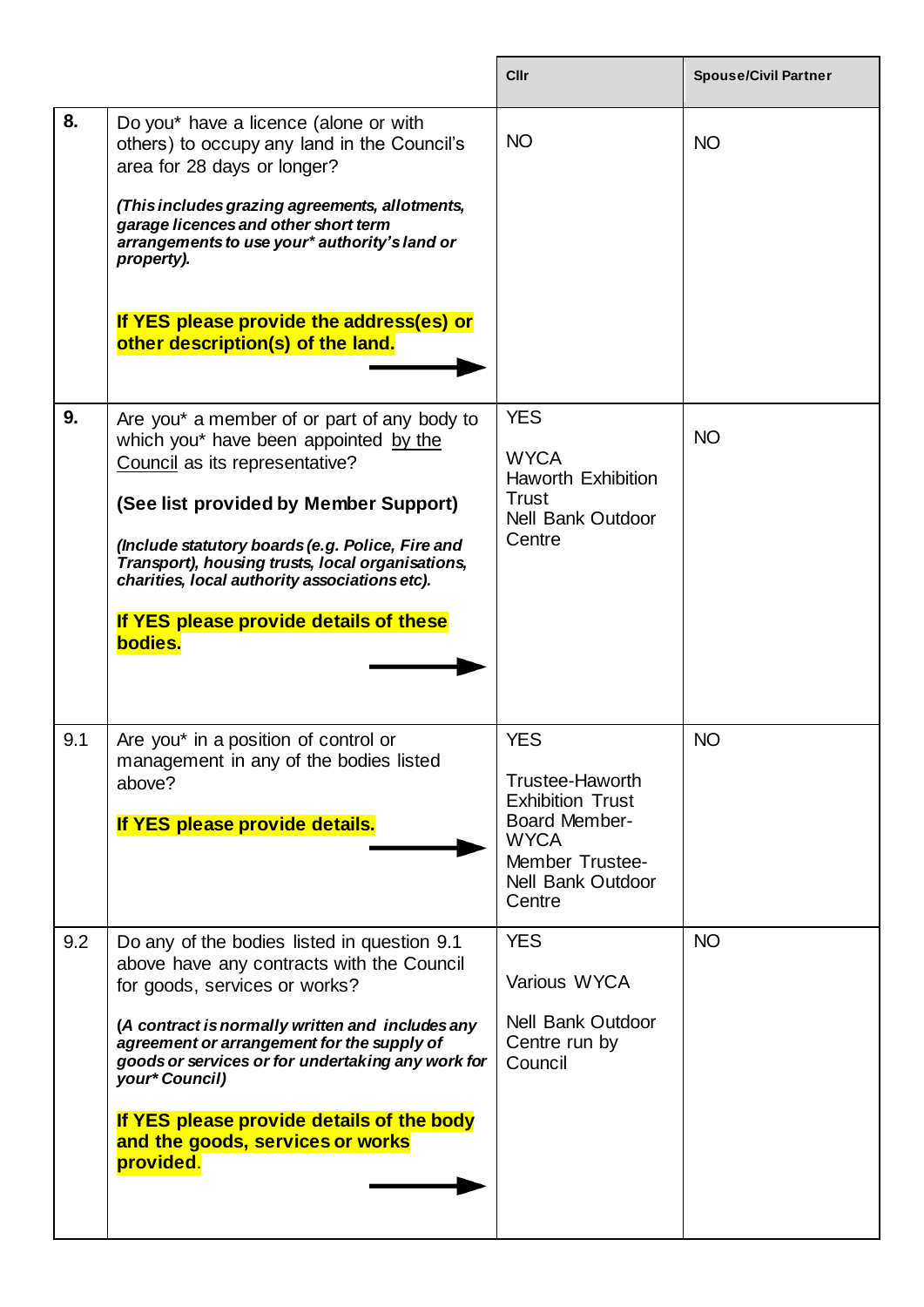|     |                                                                                                                                                                                                                                                                                                                                                                                                                     | Cllr                                                                                                                                                                           | <b>Spouse/Civil Partner</b>                                      |
|-----|---------------------------------------------------------------------------------------------------------------------------------------------------------------------------------------------------------------------------------------------------------------------------------------------------------------------------------------------------------------------------------------------------------------------|--------------------------------------------------------------------------------------------------------------------------------------------------------------------------------|------------------------------------------------------------------|
| 9.3 | Do any of the bodies listed in question 9.1<br>above have a tenancy agreement for any<br>land where the Council is the landlord?<br>If YES please provide the address(es) or<br>description(s) of any such land.                                                                                                                                                                                                    | <b>NOT KNOWN</b>                                                                                                                                                               | <b>NO</b>                                                        |
| 10. | Are you* a member of or part of any public<br>authority or body exercising functions of a<br>public nature?<br>(Include statutory consumer bodies, health<br>authority bodies).<br>If YES please provide details of these<br>bodies.                                                                                                                                                                                | <b>YES</b><br><b>WYCA</b><br><b>Haworth Exhibition</b><br>Trust-small public<br>grants<br><b>Bronte Academy</b><br>Trust-member.<br><b>Trust runs local</b><br>primary schools | <b>NO</b>                                                        |
| 11  | Are you* a member of or part of any body<br>that undertakes charitable purposes?<br>(Include charities of which you* are a member<br>(e.g. RSPCA, NSPCC etc). Membership of a<br>charity would include where you* pay a<br>membership fee, or have voting rights at a<br>meeting of the charity, or you* receive a regular<br>newsletter or other publication.<br>If YES please provide details of these<br>bodies. | <b>YES</b><br><b>National Trust</b>                                                                                                                                            | <b>YES</b><br><b>National Trust</b>                              |
| 12. | Are you* a member of or part of any body<br>whose principal purpose includes the<br>influence of public opinion?<br>(Include political parties, lobby groups and<br>pressure groups).<br>If YES please provide details of these<br>bodies.                                                                                                                                                                          | <b>YES</b><br><b>Conservative Party</b>                                                                                                                                        | <b>YES</b><br><b>Conservative Party</b>                          |
| 13. | Are you* a member of any trade union or<br>professional association?<br>(Include all trade unions and professional<br>association of which you* are a member).<br>If YES please provide details of these<br>bodies.                                                                                                                                                                                                 | <b>NO</b>                                                                                                                                                                      | <b>YES</b><br>Chartered Institute of<br>Purchasing and<br>Supply |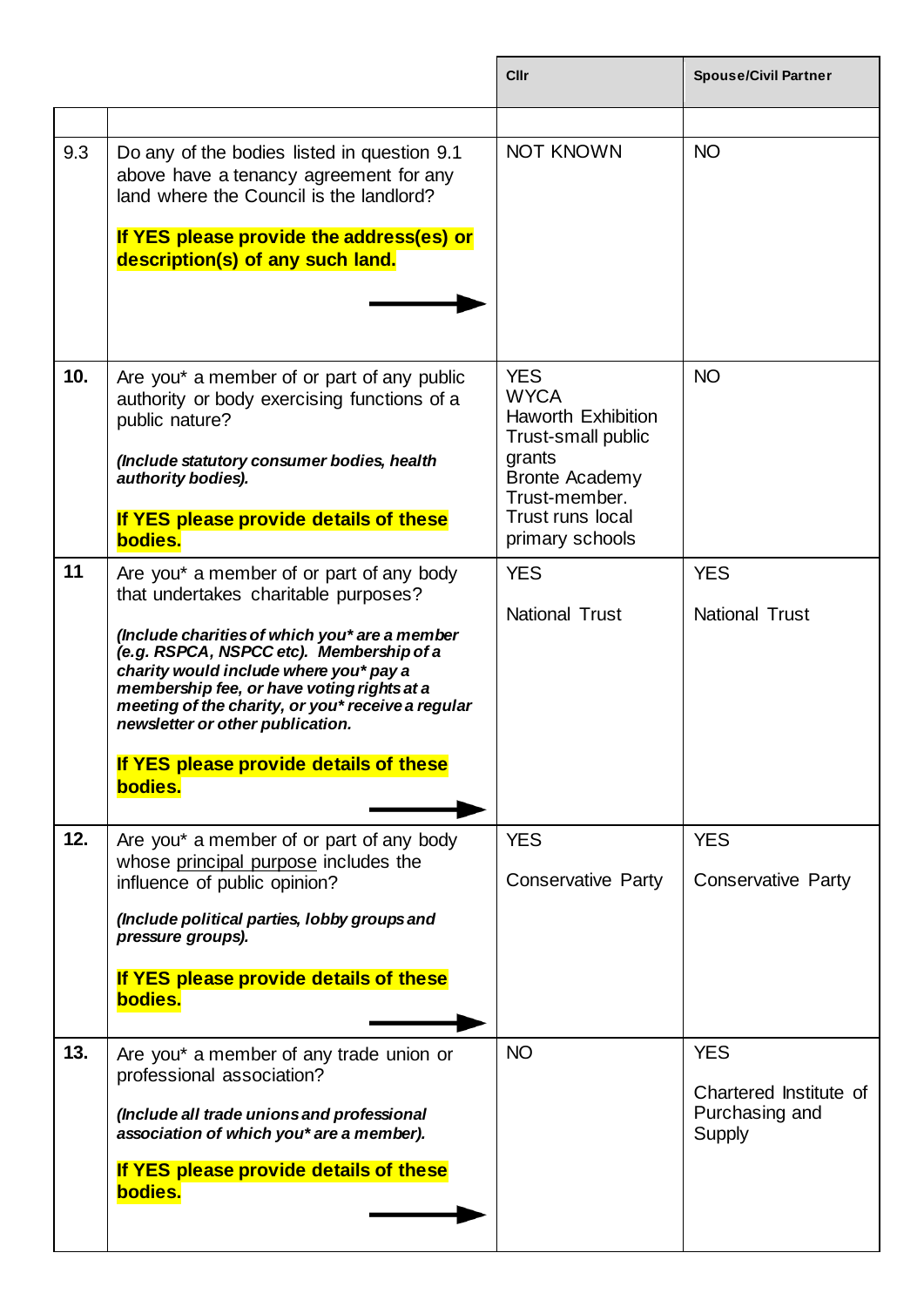|     |                                                                                                                                                                                                                                                                                                                                                                                                                                                                                               | <b>Cllr</b>                          | <b>Spouse/Civil Partner</b>   |
|-----|-----------------------------------------------------------------------------------------------------------------------------------------------------------------------------------------------------------------------------------------------------------------------------------------------------------------------------------------------------------------------------------------------------------------------------------------------------------------------------------------------|--------------------------------------|-------------------------------|
| 14. | Are you a member of any private club or<br>other organisation not otherwise listed on<br>this form?<br>If YES please provide details.                                                                                                                                                                                                                                                                                                                                                         | <b>YES</b><br><b>Nuffield Health</b> | <b>YES</b><br>Nuffield Health |
| 15. | Does any person or body other than the<br>Council make a payment or provide any<br>other financial benefit to you* in respect of<br>any of your* expenses incurred in carrying<br>out your* duties as a Councillor?<br>(Include the name of the political party and any<br>other person paying any expenses incurred by<br>you* in carrying out your* duties (e.g. travel<br>expenses received from other bodies, such as<br>local authority associations).<br>If YES please provide details. | <b>NO</b>                            | <b>NO</b>                     |
| 16. | Are you aware of any tenancy of land where<br>the Council is the landlord and you* have a<br>beneficial interest in a body which holds that<br>tenancy?                                                                                                                                                                                                                                                                                                                                       | <b>NO</b>                            | <b>NO</b>                     |
| 17. | Do you* or any body in which you have a<br>beneficial interest have a contract with the<br>Council for the provision of goods or<br>services or the execution of works?                                                                                                                                                                                                                                                                                                                       | <b>NO</b>                            | <b>NO</b>                     |

**NOTE:** You are also reminded that if you have received gifts and hospitality with a value in excess of £25 you must notify Members' Support Unit and the Monitoring Officer in writing within 28 days of receipt.

Please return this form to:

Members' Support Unit, Room 115, City Hall, Bradford BD1 1HY [members.support@bradford.gov.uk](mailto:members.support@bradford.gov.uk)